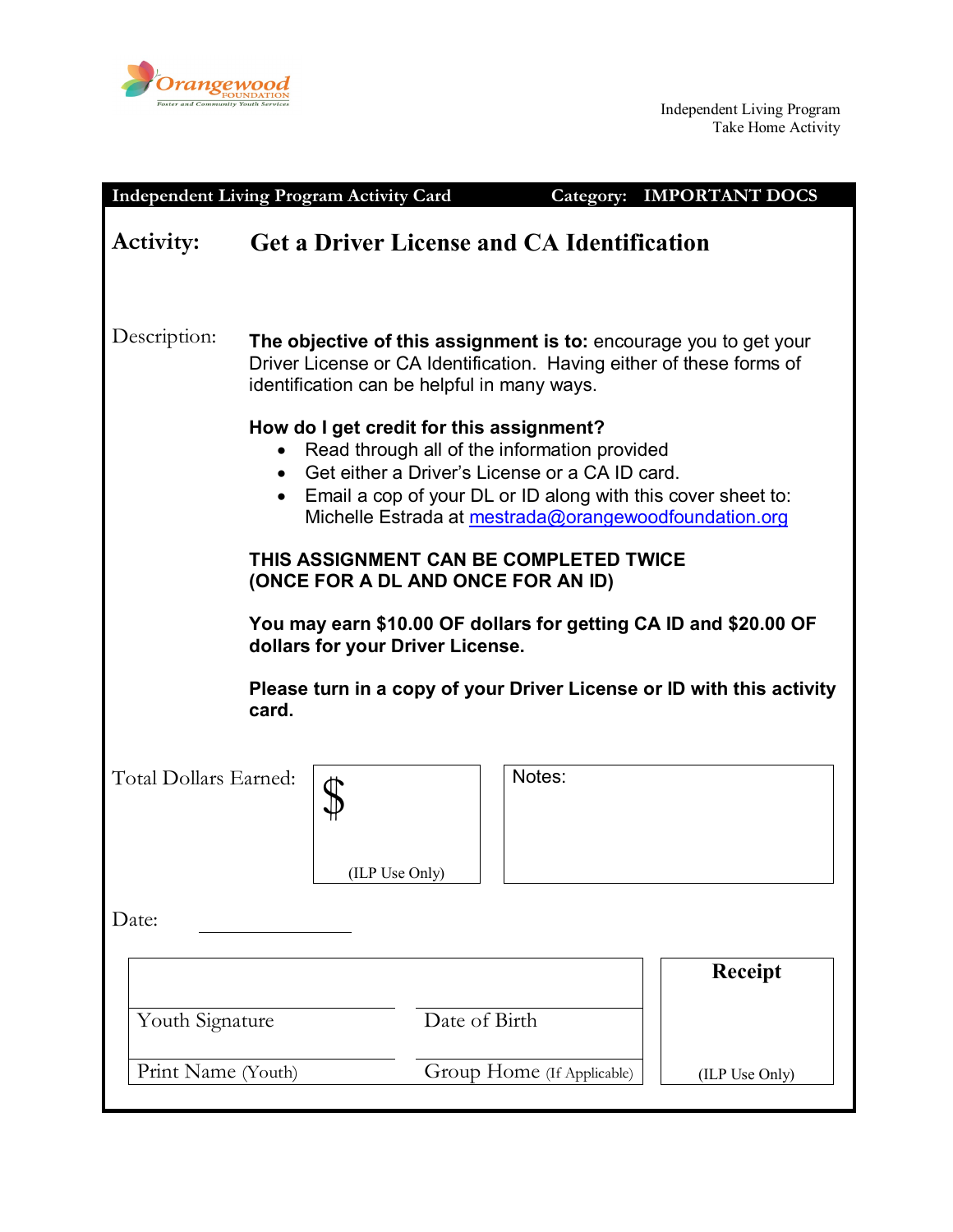

# **Get a Driver License or CA Identification**

## **How to apply for a driver license if you are over 18**

If you are a visitor in California over 18 and have a valid driver license from your home state or country, you may drive in this state without getting a California driver license as long as your home state license remains valid.

If you take a job here or become a resident, you must get a California driver license within 10 days. Residency is established by voting in a California election, paying resident tuition, filing for a homeowner's property tax exemption, or any other privilege or benefit not ordinarily extended to nonresidents.

To apply for an original driver license if you are over 18, you will need to do the following:

- Visit a [DMV office](http://www.dmv.ca.gov/fo/fotoc.htm) [http://www.dmv.ca.gov/fo/offices/toc\\_fo.htm](http://www.dmv.ca.gov/fo/offices/toc_fo.htm) (make an [appointment](https://mv.dmv.ca.gov/foAppt2/welcome.do) for faster service)
- Complete application form DL 44 (An original DL 44 form must be submitted. Copies will not be accepted.)
- Give a thumb print
- Have your picture taken
- Provide your [social security number.](http://www.dmv.ca.gov/dl/dl_info.htm#SSN#SSN) It will be verified with the Social Security Administration while you are in the office.
- Verify your birth date [and legal presence](http://www.dmv.ca.gov/dl/dl_info.htm#BDLP#BDLP)
- Provide your [true full name](http://www.dmv.ca.gov/pubs/brochures/fast_facts/ffdl05.htm#true)
- Pay the application [fee](http://www.dmv.ca.gov/dl/fees/driverlicense_fees.htm#classc) \$35.00
- Pass a [vision exam](http://www.dmv.ca.gov/dl/dl_info.htm#VISION#VISION)
- Pass a traffic laws and sign test. There are 36 questions on the test. You have three chances to pass. [\(Sample Test](http://www.dmv.ca.gov/pubs/interactive/tdrive/exam.htm) [http://www.dmv.ca.gov/pubs/interactive/tdrive/exam.htm\)](http://www.dmv.ca.gov/pubs/interactive/tdrive/exam.htm)

**Note:** To allow you sufficient time for testing DMV will not be administering written or audio exams after 4:30 p.m.

You will then be issued a permit if you have never been licensed before. When you practice, you must have an accompanying adult who is 18 years of age or older, with a valid California license. This person must be close enough to you to take control of the vehicle if necessary. It is illegal for you to drive alone.

If you have a license from another country, you will be required to take a driving test. If you have a license from another state, the driving test can be waived.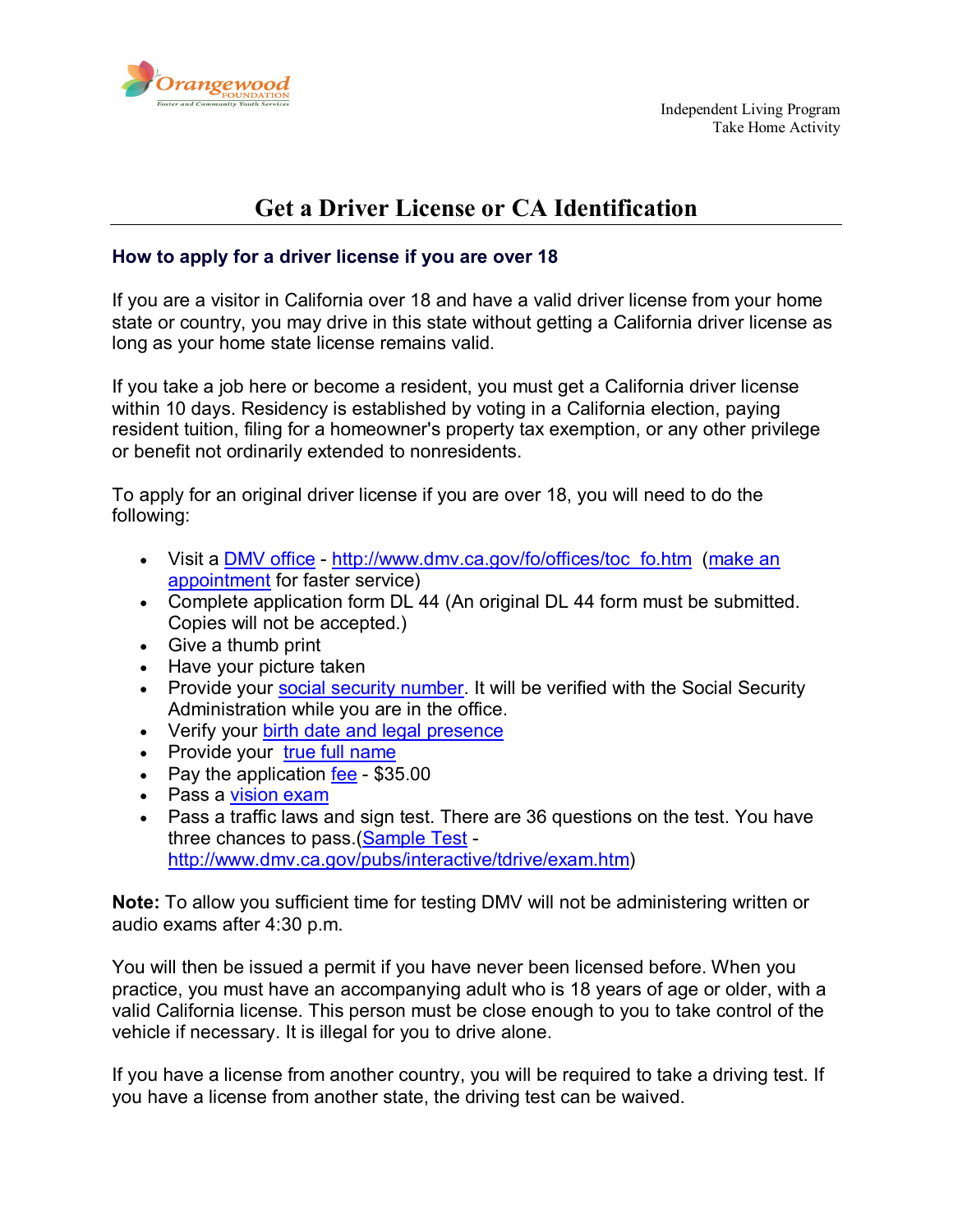

To take your driving test, you will need to:

- Call a DMV office to set up an appointment. (Driving tests are not given without an appointment. Call 1-800-777-0133 between the hours of 8 a.m. and 5 p.m. Monday - Friday, to make a driving test appointment.)
- Provide proof of financial responsibility
- [California Insurance Requirements](http://www.dmv.ca.gov/faq/genfaq.htm#BM2553) can be found at <http://www.dmv.ca.gov/faq/genfaq.htm#BM2553>

You have three chances to pass the driving test. If you fail, you may practice for a while, then make another appointment. There is no waiting period, but you must make an appointment. If you fail to successfully complete the driving test on the first attempt, you must pay a \$5 fee for each additional driving test that is administered under an application for an original or renewal driver license.

After you pass your driving test you will be issued an interim license valid for 60 days until you receive your new photo license in the mail. Double-check your address before you leave DMV and tell the DMV representative if you have moved or if your address is incorrect. If you have not received your license after 60 days, call 1-800-777-0133 and they can check on the status for you. Have your interim license with you to provide information when requested.

If your name is different on your birth date and/or legal presence document than the one you are currently using, you will also need to provide an additional acceptable document to establish your true full name, such as; a marriage certificate, dissolution of marriage, adoption or name change document that shows your current name.

#### **How to apply for a provisional permit if you are under 18**

To apply for a provisional permit, you will need the following:

- Be at least 15  $\frac{1}{2}$ , but under 18 years of age
- Visit a [DMV office](http://www.dmv.ca.gov/fo/fotoc.htm) [\(make an appointment](https://mv.dmv.ca.gov/foAppt2/welcome.do) for faster service)
- Complete the application form DL 44 (An original DL 44 form must be submitted. Copies obtained by xeroxing, faxing, or other methods will not be accepted.)
- Have your [parents' or guardians' signatures o](http://www.dmv.ca.gov/dl/dl_info.htm#FRMINOR#FRMINOR)n the application form DL 44
- Give a thumb print
- Have your picture taken
- Provide your [social security number.](http://www.dmv.ca.gov/dl/dl_info.htm#SSN#SSN) It will be verified with the Social Security Administration while you are in the office.
- Verify your [birth date and legal presence](http://www.dmv.ca.gov/dl/dl_info.htm#BDLP#BDLP)
- Provide your [true full name](http://www.dmv.ca.gov/pubs/brochures/fast_facts/ffdl05.htm#true)
- Submit the proper form(s) for driver education and/or driver training classes (See below for details.)
- Pay the application [fee](http://www.dmv.ca.gov/dl/fees/driverlicense_fees.htm#classc) (This fee entitles you to three exams of any type within the 12-month period and pays for both the instruction permit and the driver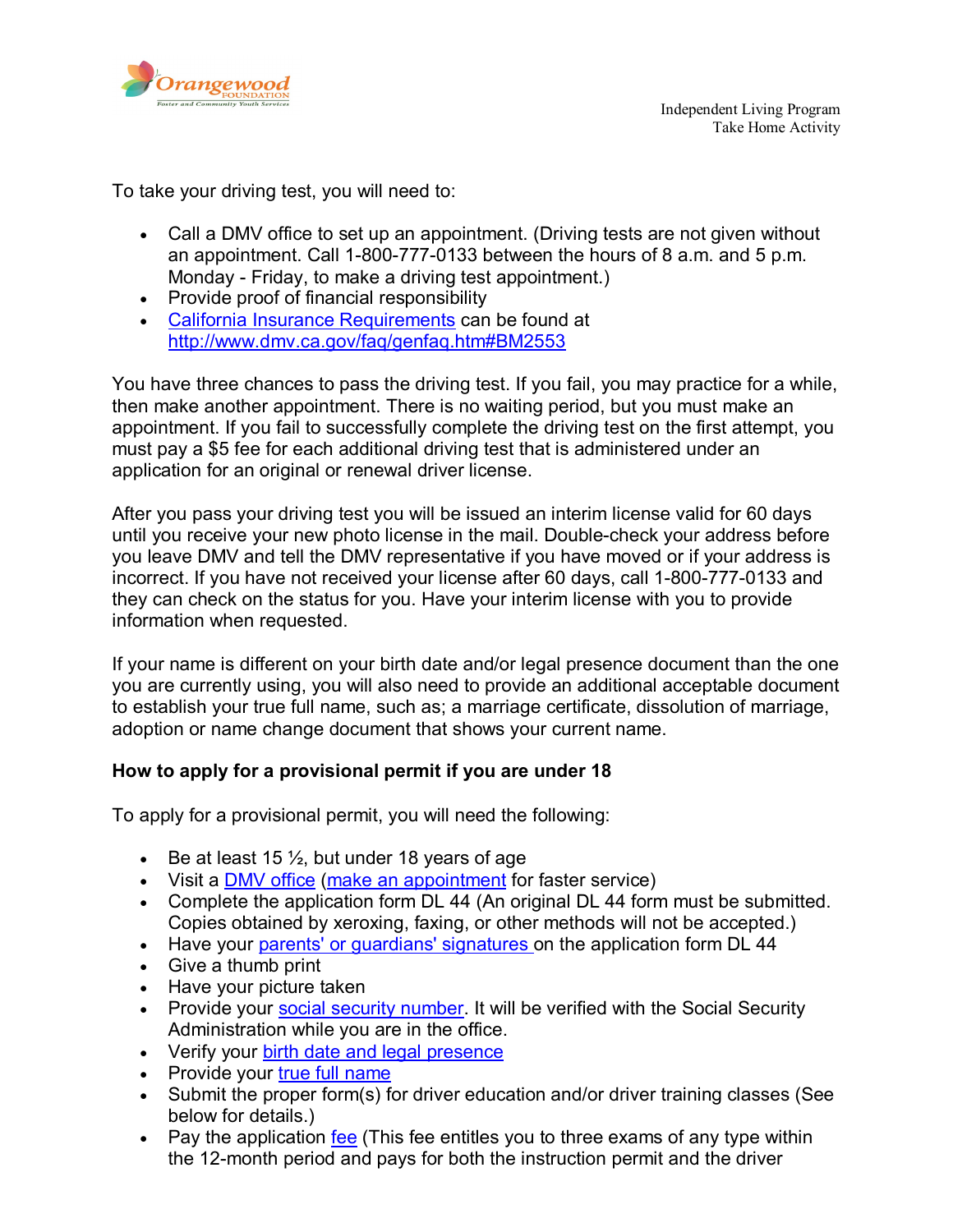

license. If all requirements are not met within the 12-month period, the application becomes void and **all** steps must be completed again.)

- Pass a [vision exam](http://www.dmv.ca.gov/dl/dl_info.htm#VISION#VISION)
- Pass a [traffic laws](http://www.dmv.ca.gov/pubs/interactive/tdrive/exam.htm) and sign test. There are 46 questions on the test. A passing score is at least 39 correct answers. You have three chances to pass the test. If you fail, you must wait 7 days before taking it again.

**Note:** To allow you sufficient time for testing DMV will not be administering written or audio exams after 4:30 p.m.

## **Driver Education and Driver Training Form Requirements**

If you are 15  $\frac{1}{2}$  to 17  $\frac{1}{2}$  years of age, you will need to provide proof that you:

• Completed driver education (Form DL 387 or OL 237) and are taking driver training (DL 392 or OL 392)

## **OR**

• Completed driver education and driver training (DL 387, DL 388, DL 388A, OL 237, or OL 238).

# **OR**

• Are enrolled and participating in an approved integrated driver education/driver training program (DL 400).

#### **If you are over 17 ½ but under 18 years of age, you may get your permit without the driver education and driver training certificates however, you will not be able to take the driving test until you turn 18.**

Once you pass your written test, you will be issued a provisional permit.

A parent, guardian, spouse or adult 25 years of age or older, who has a valid California driver license, must be with you when you drive. He or she must sit in a position close enough to take control of the vehicle, if necessary. **It is illegal for you to drive alone at any time.**

## **Before being eligible to take your driving test you must:**

• Be 16 years old

## **AND**

• Have held your permit for a minimum of six months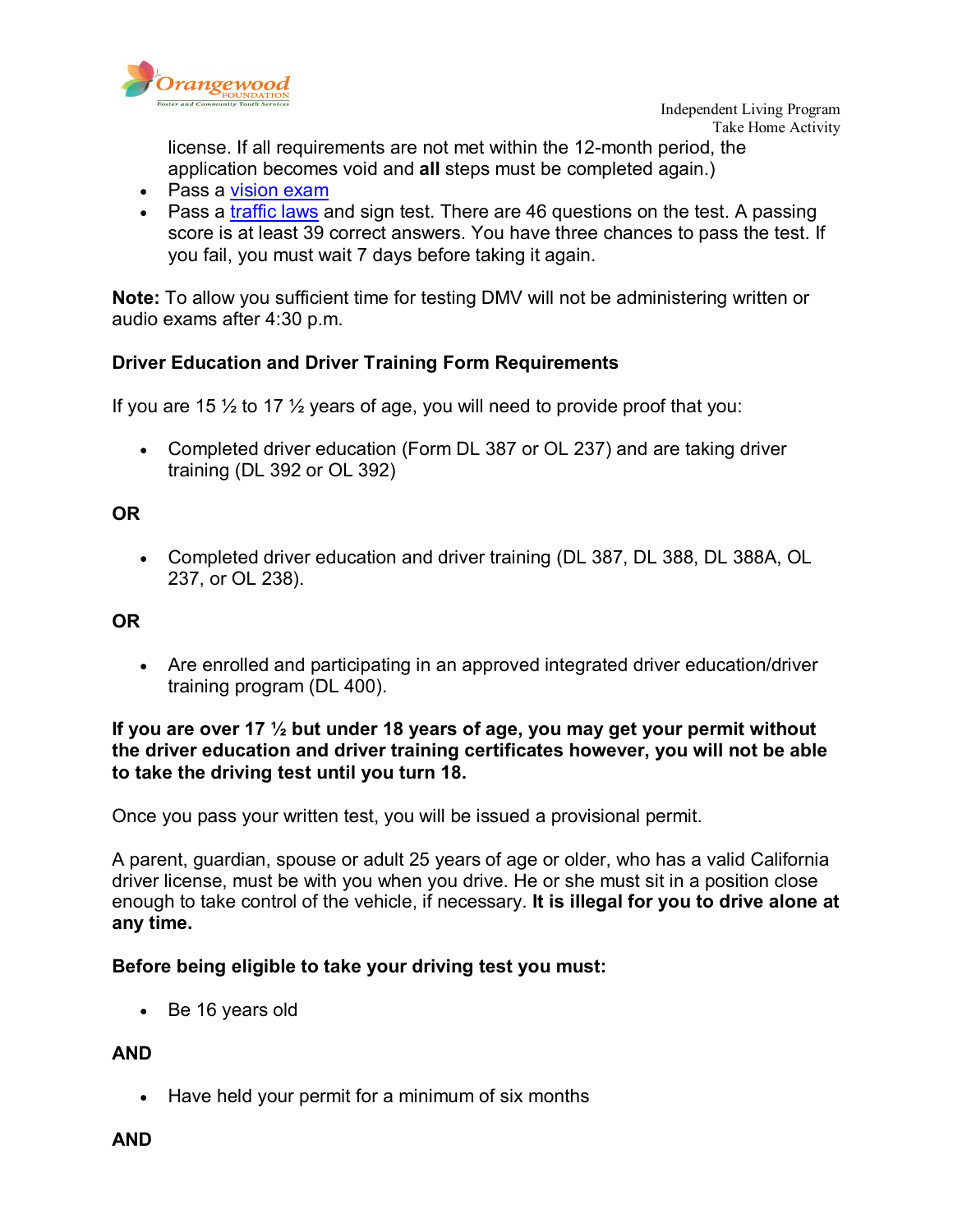

• Have completed driver education

## **AND**

• Have completed 6 hours of professional driver training

## **AND**

• Have completed 50 hours of practice with an adult 25 years or older. The adult must have a valid California driver license and certify to the 50 hours of practice. At least 10 of the 50 hours must have been done at night.

To take your driving test, you will need to:

- Call a DMV office to set up an appointment. (Driving tests are not given without an appointment. Call 1-800-777-0133 between the hours of 8 a.m. and 5 p.m. Monday - Friday, to make a driving test appointment.)
- Provide [proof of financial responsibility](http://www.dmv.ca.gov/faq/genfaq.htm#BM2553)

After you pass your driving test you will be issued an interim license valid for 60 days until you receive your new photo license in the mail. Check your address before you leave DMV and tell the DMV representative if you have moved or if your address is incorrect. If you have not received your license after 60 days, call 1-800-777-0133 to check on the status. Have your interim license with you to provide information when requested.

If you fail your driving test, you must wait two weeks before you can take the test again. You have three chances to pass.

If driver education and driver training were taken in a state other than California, DMV will accept either a To Secondary Schools Other Than California Schools form DL 33 completed by the out-of state school, or a letter on the out-of state school's stationery signed by a school official stating that the courses are equivalent to California's requirements. Instructional permits issued by another state are not acceptable proof.